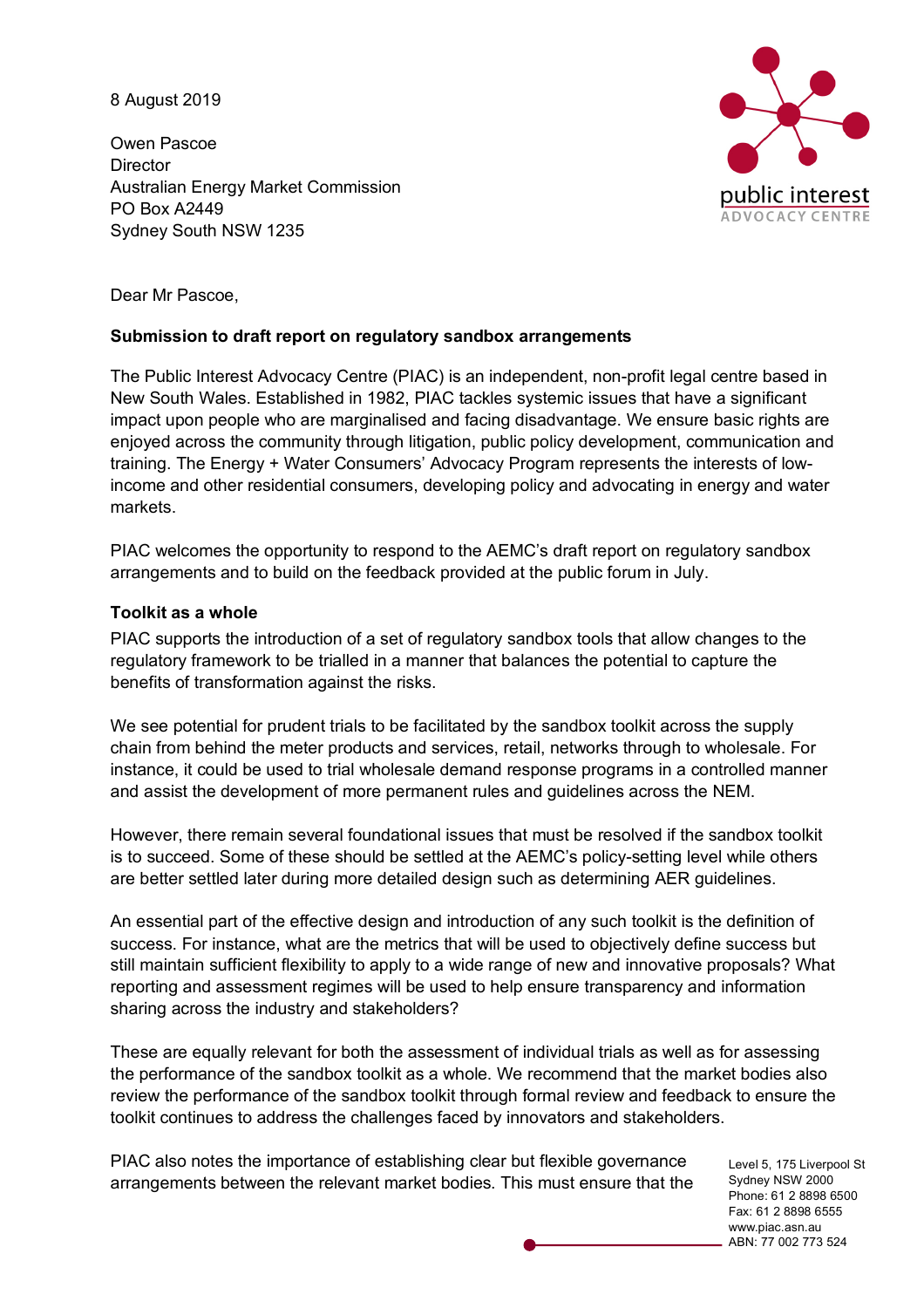process is as clear as possible for trial proponents and establish clear accountabilities between the different market bodies.

The combination of success criteria and the governance arrangements must enable comparison of applications for similar trials. For instance, if two very similar applications are received, which is progressed and which is rejected? On what grounds? How different from a previous or current trial must a new application be to constitute it being truly innovative? In order to answer this question, PIAC suggests the market bodies consider innovation not only in terms of the technology used but also in terms of the location where the trial may take place (e.g.: in a major CBD as opposed to a rural area), the types of customers being targeted, and the business model proposed to deliver the service.

Comments on each of the three aspects of the AEMC's proposed sandbox toolkit is provided in the following sections.

# **Regulatory guidance**

PIAC supports overall the proposed approach to providing coordinated feedback and guidance on regulatory issues.

However, we recommend the regulatory guidance service be established such that the AER is a "one-stop-shop" for applicants rather than a "first-stop-shop" as the current design suggests. This is likely to provide better outcomes as it is a single point of contact for all advice for the trial applicant and provides a single, coherent piece of advice that draws on and incorporates the expertise of each of the market bodies. It avoids the risk that the applicant receives separate advice from each market body and the need for the applicant to determine how they fit together – this would fail to capture much of the value of having the guidance service in the first place.

We note there are potential legal concerns that may arise in consolidating and sending advice from other market bodies as would be required under our recommendation. However, these risks can be readily addressed by making clear the market body that provided each section or piece of advice, such as by using separate sections in a single document or email.

# **Regulatory waivers**

PIAC supports the proposal to provide time-limited regulatory relief. The development of the AER's guideline will be critical to the success of providing regulatory waivers to encourage innovation whilst maintaining necessary consumer protections.

To this end a number of related tools and obligations would be required, including:

- an appropriate assessment prior to commencing the trial to determine:
	- $\circ$  a robust justification that the greater benefits from conducting the trial outweighs the cost and risk to sandbox consumers
	- o which regulations need to be relaxed
	- o by how much
	- o how long for
	- $\circ$  what (additional) protections may be required for customers within the trial for example if the technology were to develop a fault or the trial is forced to close earlier than expected
	- $\circ$  what are the sunset clauses on the sandbox offer(s) for example on warranties or ongoing support services for products, or ongoing subscription fees for participating customers